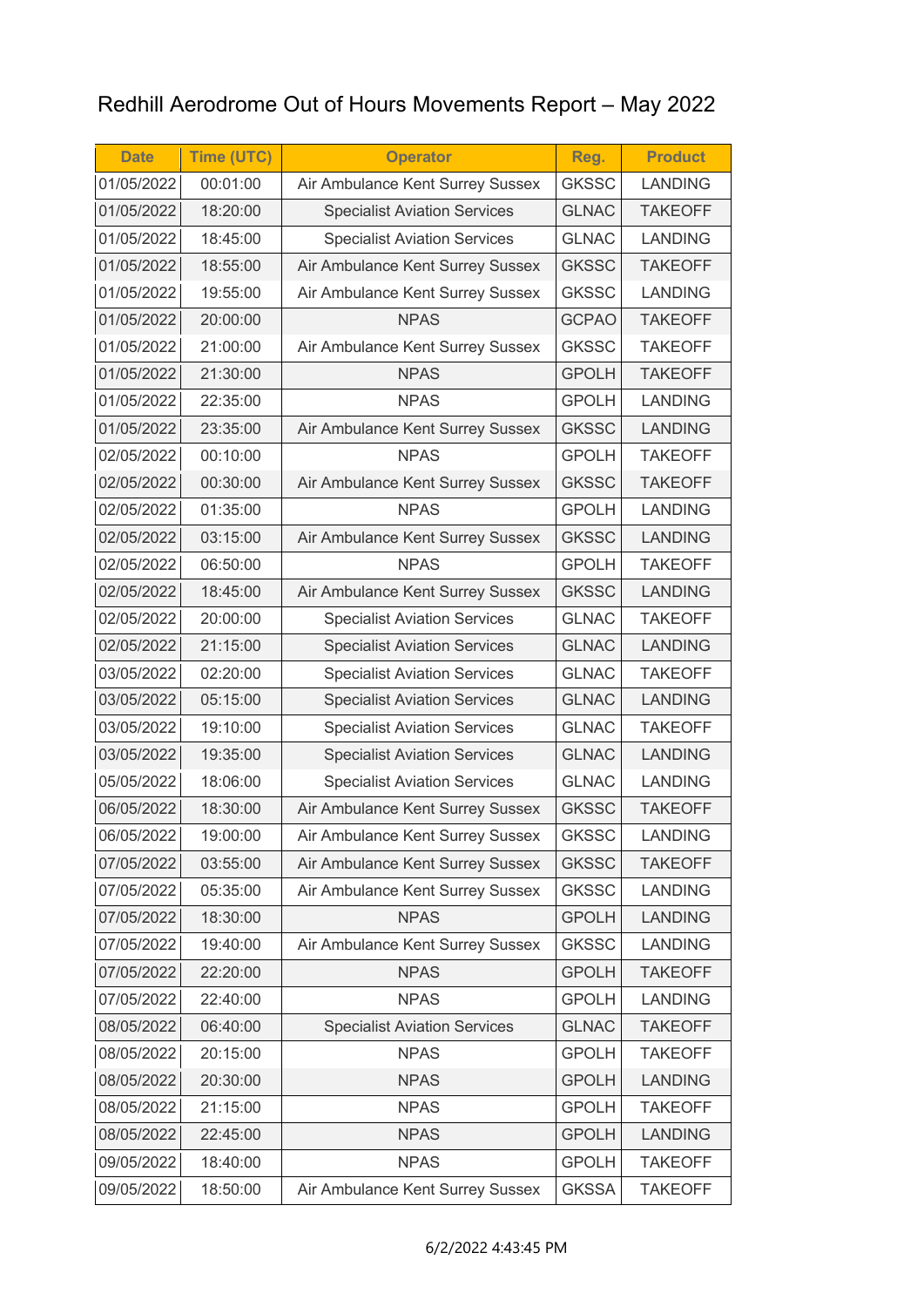| 09/05/2022 | 19:55:00 | <b>NPAS</b>                         | <b>GPOLH</b>  | <b>LANDING</b> |
|------------|----------|-------------------------------------|---------------|----------------|
| 09/05/2022 | 20:50:00 | Air Ambulance Kent Surrey Sussex    | <b>GKSSA</b>  | <b>LANDING</b> |
| 09/05/2022 | 23:15:00 | <b>NPAS</b>                         | <b>GPOLH</b>  | <b>TAKEOFF</b> |
| 10/05/2022 | 01:00:00 | <b>NPAS</b>                         | <b>GPOLH</b>  | <b>LANDING</b> |
| 10/05/2022 | 01:30:00 | <b>NPAS</b>                         | <b>GPOLH</b>  | <b>LANDING</b> |
| 10/05/2022 | 18:00:09 | <b>NPAS</b>                         | <b>GCPAO</b>  | <b>TAKEOFF</b> |
| 10/05/2022 | 19:05:00 | Air Ambulance Kent Surrey Sussex    | <b>GKSSA</b>  | <b>TAKEOFF</b> |
| 10/05/2022 | 19:25:00 | <b>NPAS</b>                         | <b>GPOLH</b>  | <b>TAKEOFF</b> |
| 10/05/2022 | 19:50:00 | Air Ambulance Kent Surrey Sussex    | <b>GKSSA</b>  | <b>LANDING</b> |
| 10/05/2022 | 19:50:00 | <b>NPAS</b>                         | <b>GPOLH</b>  | <b>LANDING</b> |
| 10/05/2022 | 20:05:00 | <b>NPAS</b>                         | <b>GPOLH</b>  | <b>TAKEOFF</b> |
| 10/05/2022 | 20:20:00 | <b>NPAS</b>                         | <b>GPOLH</b>  | <b>LANDING</b> |
| 10/05/2022 | 20:25:00 | Air Ambulance Kent Surrey Sussex    | <b>GKSSA</b>  | <b>TAKEOFF</b> |
| 10/05/2022 | 20:55:00 | <b>NPAS</b>                         | <b>GPOLH</b>  | <b>TAKEOFF</b> |
| 10/05/2022 | 22:05:00 | Air Ambulance Kent Surrey Sussex    | <b>GKSSA</b>  | <b>LANDING</b> |
| 10/05/2022 | 22:30:00 | Air Ambulance Kent Surrey Sussex    | <b>GKSSA</b>  | <b>TAKEOFF</b> |
| 10/05/2022 | 22:50:00 | <b>NPAS</b>                         | <b>GPOLH</b>  | <b>LANDING</b> |
| 10/05/2022 | 23:10:00 | Air Ambulance Kent Surrey Sussex    | <b>GKSSA</b>  | <b>LANDING</b> |
| 10/05/2022 | 23:40:00 | <b>NPAS</b>                         | <b>GPOLH</b>  | <b>TAKEOFF</b> |
| 11/05/2022 | 06:52:00 | <b>Specialist Aviation Services</b> | <b>GLNAC</b>  | <b>TAKEOFF</b> |
| 11/05/2022 | 18:02:00 | Air Ambulance Kent Surrey Sussex    | <b>GKSSA</b>  | <b>TAKEOFF</b> |
| 11/05/2022 | 19:10:00 | Air Ambulance Kent Surrey Sussex    | <b>GKSSA</b>  | <b>LANDING</b> |
| 11/05/2022 | 20:00:00 | <b>Specialist Aviation Services</b> | <b>GLNAC</b>  | <b>TAKEOFF</b> |
| 11/05/2022 | 20:55:00 | <b>Specialist Aviation Services</b> | <b>GLNAC</b>  | <b>LANDING</b> |
| 11/05/2022 | 22:30:00 | <b>NPAS</b>                         | <b>GPOLH</b>  | <b>TAKEOFF</b> |
| 11/05/2022 | 23:45:00 | <b>NPAS</b>                         | <b>GPOLH</b>  | <b>LANDING</b> |
| 11/05/2022 | 23:50:00 | <b>NPAS</b>                         | <b>GPOLH</b>  | <b>TAKEOFF</b> |
| 12/05/2022 | 01:35:00 | <b>NPAS</b>                         | <b>GPOLH</b>  | <b>LANDING</b> |
| 12/05/2022 | 06:50:00 | <b>Specialist Aviation Services</b> | <b>GLNAC</b>  | <b>TAKEOFF</b> |
| 12/05/2022 | 07:05:00 | <b>Specialist Aviation Services</b> | <b>GLNAC</b>  | <b>LANDING</b> |
| 12/05/2022 | 07:25:00 | <b>A2B Heli Charters</b>            | <b>GEVEE</b>  | <b>TAKEOFF</b> |
| 12/05/2022 | 07:37:00 | <b>Specialist Aviation Services</b> | <b>GLNAC</b>  | <b>TAKEOFF</b> |
| 12/05/2022 | 18:55:00 | <b>Specialist Aviation Services</b> | <b>GLNAC</b>  | <b>TAKEOFF</b> |
| 12/05/2022 | 19:30:00 | <b>Specialist Aviation Services</b> | <b>GLNAC</b>  | <b>LANDING</b> |
| 12/05/2022 | 19:30:00 | <b>NPAS</b>                         | <b>GPOLH</b>  | <b>TAKEOFF</b> |
| 12/05/2022 | 21:00:00 | <b>NPAS</b>                         | <b>GPOLH</b>  | <b>LANDING</b> |
| 12/05/2022 | 23:55:00 | <b>NPAS</b>                         | <b>GPOLH</b>  | <b>TAKEOFF</b> |
| 13/05/2022 | 01:20:00 | <b>NPAS</b>                         | <b>GPOLH</b>  | <b>LANDING</b> |
| 13/05/2022 | 18:35:00 | Air Ambulance Kent Surrey Sussex    | <b>GKSST</b>  | <b>LANDING</b> |
| 13/05/2022 | 19:43:00 |                                     | <b>N225RB</b> | <b>LANDING</b> |
| 14/05/2022 | 18:40:00 | <b>NPAS</b>                         | <b>GPOLH</b>  | <b>TAKEOFF</b> |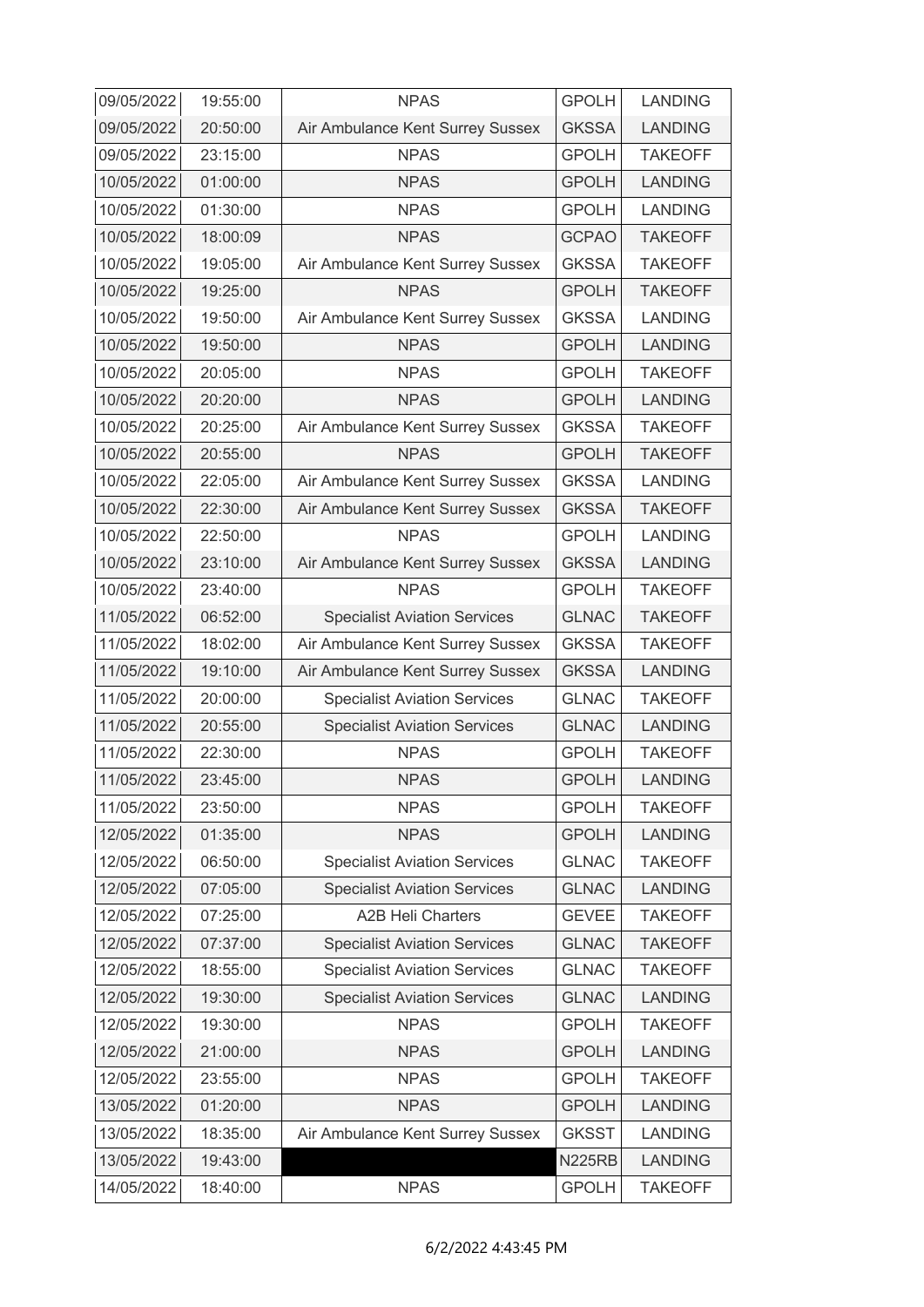| 14/05/2022 | 18:55:00 | Air Ambulance Kent Surrey Sussex    | <b>GKSSC</b> | <b>TAKEOFF</b> |
|------------|----------|-------------------------------------|--------------|----------------|
| 14/05/2022 | 20:00:00 | <b>NPAS</b>                         | <b>GPOLH</b> | <b>LANDING</b> |
| 14/05/2022 | 21:15:00 | Air Ambulance Kent Surrey Sussex    | <b>GKSSC</b> | <b>LANDING</b> |
| 14/05/2022 | 22:20:00 | <b>NPAS</b>                         | <b>GPOLH</b> | <b>TAKEOFF</b> |
| 14/05/2022 | 23:50:00 | <b>NPAS</b>                         | <b>GPOLH</b> | <b>LANDING</b> |
| 15/05/2022 | 02:55:00 | Air Ambulance Kent Surrey Sussex    | <b>GKSSC</b> | <b>TAKEOFF</b> |
| 15/05/2022 | 04:10:00 | Air Ambulance Kent Surrey Sussex    | <b>GKSSC</b> | <b>LANDING</b> |
| 15/05/2022 | 04:50:00 | Air Ambulance Kent Surrey Sussex    | <b>GKSSC</b> | <b>TAKEOFF</b> |
| 15/05/2022 | 05:15:00 | Air Ambulance Kent Surrey Sussex    | <b>GKSSC</b> | <b>LANDING</b> |
| 15/05/2022 | 18:40:00 | Air Ambulance Kent Surrey Sussex    | <b>GKSST</b> | <b>LANDING</b> |
| 15/05/2022 | 19:25:00 | Air Ambulance Kent Surrey Sussex    | <b>GKSSC</b> | <b>TAKEOFF</b> |
| 15/05/2022 | 21:05:00 | Air Ambulance Kent Surrey Sussex    | <b>GKSSC</b> | <b>LANDING</b> |
| 15/05/2022 | 22:45:00 | Castle Air                          | <b>GGPOT</b> | <b>LANDING</b> |
| 16/05/2022 | 07:32:02 | Cubair                              | <b>GBUIJ</b> | <b>TAKEOFF</b> |
| 16/05/2022 | 18:00:00 | <b>NPAS</b>                         | <b>GPOLH</b> | <b>TAKEOFF</b> |
| 16/05/2022 | 18:35:00 | <b>NPAS</b>                         | <b>GPOLH</b> | <b>LANDING</b> |
| 16/05/2022 | 20:40:00 | <b>NPAS</b>                         | <b>GPOLH</b> | <b>TAKEOFF</b> |
| 16/05/2022 | 22:00:00 | <b>NPAS</b>                         | <b>GPOLH</b> | <b>LANDING</b> |
| 16/05/2022 | 22:20:00 | <b>NPAS</b>                         | <b>GPOLH</b> | <b>TAKEOFF</b> |
| 16/05/2022 | 22:35:00 | <b>NPAS</b>                         | <b>GPOLH</b> | <b>LANDING</b> |
| 16/05/2022 | 23:30:00 | <b>NPAS</b>                         | <b>GPOLH</b> | <b>TAKEOFF</b> |
| 17/05/2022 | 00:35:00 | <b>NPAS</b>                         | <b>GPOLH</b> | <b>LANDING</b> |
| 17/05/2022 | 18:55:00 | Air Ambulance Kent Surrey Sussex    | <b>GKSST</b> | <b>TAKEOFF</b> |
| 17/05/2022 | 20:10:00 | <b>NPAS</b>                         | <b>GPOLH</b> | <b>TAKEOFF</b> |
| 17/05/2022 | 20:20:00 | <b>NPAS</b>                         | <b>GMPSA</b> | <b>LANDING</b> |
| 17/05/2022 | 21:00:00 | <b>NPAS</b>                         | <b>GPOLH</b> | <b>LANDING</b> |
| 17/05/2022 | 23:00:00 | Air Ambulance Kent Surrey Sussex    | <b>GKSST</b> | <b>LANDING</b> |
| 18/05/2022 | 07:30:00 | Jet Helicopters Ltd                 | <b>GSHRD</b> | <b>TAKEOFF</b> |
| 18/05/2022 | 18:00:00 | <b>Specialist Aviation Services</b> | <b>GLNAC</b> | <b>TAKEOFF</b> |
| 18/05/2022 | 18:20:00 | <b>Specialist Aviation Services</b> | <b>GLNAC</b> | <b>LANDING</b> |
| 18/05/2022 | 20:15:00 | Air Ambulance Kent Surrey Sussex    | <b>GKSSC</b> | <b>TAKEOFF</b> |
| 18/05/2022 | 20:25:00 | <b>NPAS</b>                         | <b>GPOLH</b> | <b>TAKEOFF</b> |
| 18/05/2022 | 20:45:00 | Air Ambulance Kent Surrey Sussex    | <b>GKSSC</b> | <b>LANDING</b> |
| 18/05/2022 | 21:35:00 | <b>NPAS</b>                         | <b>GPOLH</b> | <b>LANDING</b> |
| 19/05/2022 | 06:55:00 | Air Ambulance Kent Surrey Sussex    | <b>GKSSC</b> | <b>TAKEOFF</b> |
| 19/05/2022 | 21:25:00 | <b>NPAS</b>                         | <b>GPOLH</b> | <b>TAKEOFF</b> |
| 19/05/2022 | 22:45:00 | <b>NPAS</b>                         | <b>GPOLH</b> | <b>LANDING</b> |
| 20/05/2022 | 06:50:00 | Air Ambulance Kent Surrey Sussex    | <b>GKSST</b> | <b>TAKEOFF</b> |
| 20/05/2022 | 18:45:00 | <b>Specialist Aviation Services</b> | <b>GLNAC</b> | <b>TAKEOFF</b> |
| 20/05/2022 | 19:50:00 | <b>Specialist Aviation Services</b> | <b>GLNAC</b> | <b>LANDING</b> |
| 20/05/2022 | 20:50:00 | <b>Specialist Aviation Services</b> | <b>GLNAC</b> | <b>TAKEOFF</b> |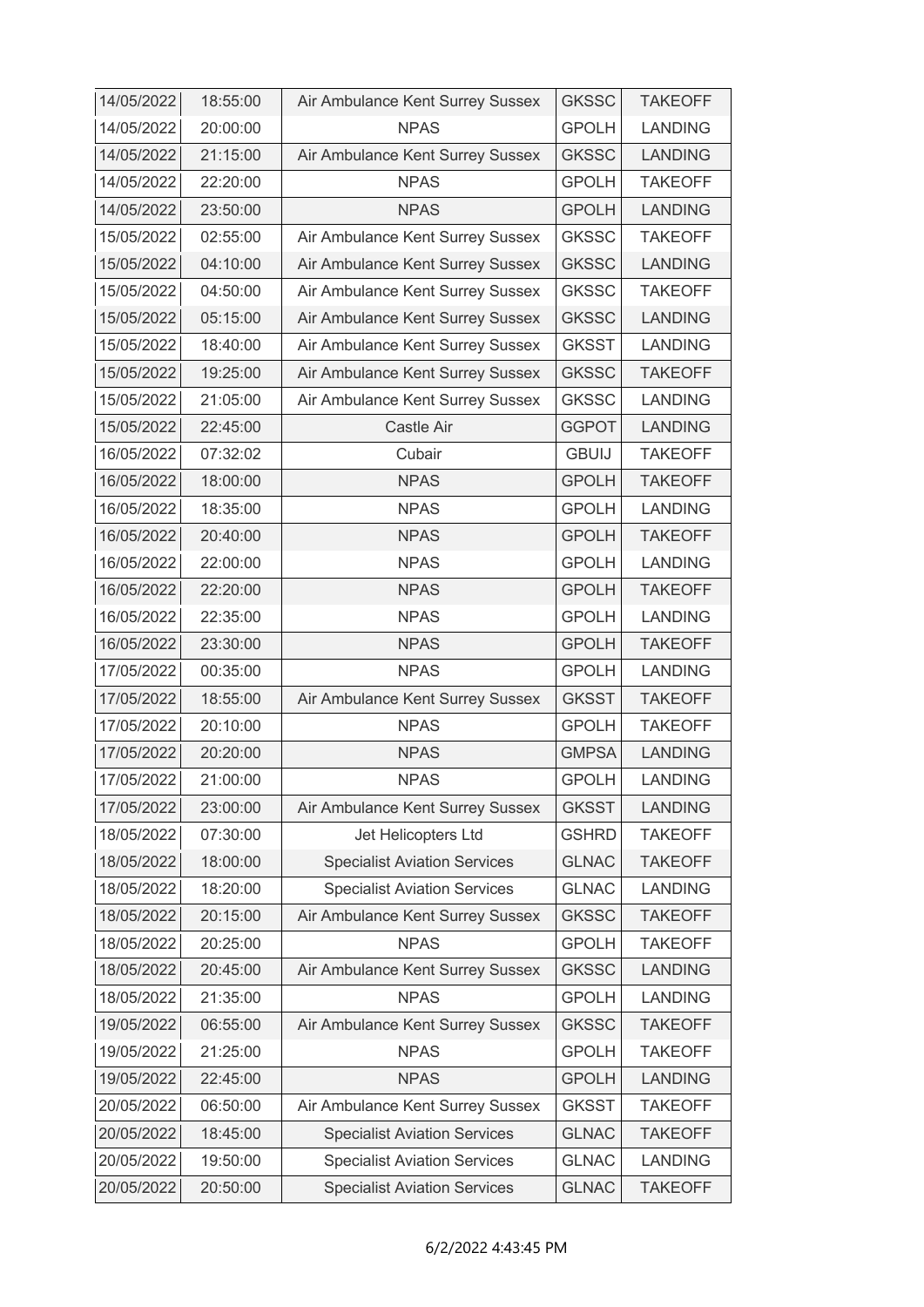| 20/05/2022 | 22:15:00 | <b>Specialist Aviation Services</b> | <b>GLNAC</b> | <b>LANDING</b> |
|------------|----------|-------------------------------------|--------------|----------------|
| 21/05/2022 | 18:45:00 | <b>NPAS</b>                         | <b>GPOLH</b> | <b>LANDING</b> |
| 21/05/2022 | 19:10:00 | <b>NPAS</b>                         | <b>GPOLH</b> | <b>TAKEOFF</b> |
| 21/05/2022 | 19:20:00 | <b>Specialist Aviation Services</b> | <b>GLNAC</b> | <b>LANDING</b> |
| 21/05/2022 | 19:20:00 | Air Ambulance Kent Surrey Sussex    | <b>GKSST</b> | <b>TAKEOFF</b> |
| 21/05/2022 | 20:15:00 | Air Ambulance Kent Surrey Sussex    | <b>GKSST</b> | <b>LANDING</b> |
| 21/05/2022 | 20:30:00 | Air Ambulance Kent Surrey Sussex    | <b>GKSST</b> | <b>TAKEOFF</b> |
| 21/05/2022 | 21:45:00 | <b>NPAS</b>                         | <b>GPOLH</b> | <b>LANDING</b> |
| 21/05/2022 | 21:50:00 | Castle Air                          | <b>GGPOT</b> | <b>LANDING</b> |
| 21/05/2022 | 22:20:00 | <b>NPAS</b>                         | <b>GPOLH</b> | <b>TAKEOFF</b> |
| 21/05/2022 | 22:55:00 | Air Ambulance Kent Surrey Sussex    | <b>GKSST</b> | <b>LANDING</b> |
| 21/05/2022 | 23:55:00 | <b>NPAS</b>                         | <b>GPOLH</b> | <b>LANDING</b> |
| 22/05/2022 | 01:20:00 | Air Ambulance Kent Surrey Sussex    | <b>GKSST</b> | <b>LANDING</b> |
| 22/05/2022 | 19:00:00 | <b>Specialist Aviation Services</b> | <b>GLNAC</b> | <b>LANDING</b> |
| 22/05/2022 | 21:20:00 | Air Ambulance Kent Surrey Sussex    | <b>GKSST</b> | <b>TAKEOFF</b> |
| 23/05/2022 | 03:25:00 | Air Ambulance Kent Surrey Sussex    | <b>GKSST</b> | <b>TAKEOFF</b> |
| 23/05/2022 | 03:25:00 | Air Ambulance Kent Surrey Sussex    | <b>GKSST</b> | <b>TAKEOFF</b> |
| 23/05/2022 | 03:40:00 | Air Ambulance Kent Surrey Sussex    | <b>GKSST</b> | <b>LANDING</b> |
| 23/05/2022 | 03:40:00 | Air Ambulance Kent Surrey Sussex    | <b>GKSST</b> | <b>LANDING</b> |
| 23/05/2022 | 18:10:00 | <b>NPAS</b>                         | <b>GPOLH</b> | <b>TAKEOFF</b> |
| 23/05/2022 | 18:30:00 | Polar Helicopters Ltd               | <b>GBTHY</b> | <b>TAKEOFF</b> |
| 23/05/2022 | 18:50:00 | Air Ambulance Kent Surrey Sussex    | <b>GKSST</b> | <b>LANDING</b> |
| 23/05/2022 | 19:25:00 | <b>NPAS</b>                         | <b>GPOLH</b> | <b>LANDING</b> |
| 23/05/2022 | 23:10:00 | <b>NPAS</b>                         | <b>GPOLH</b> | <b>TAKEOFF</b> |
| 23/05/2022 | 23:25:00 | <b>NPAS</b>                         | <b>GPOLH</b> | <b>LANDING</b> |
| 24/05/2022 | 00:20:00 | <b>NPAS</b>                         | <b>GPOLH</b> | <b>TAKEOFF</b> |
| 24/05/2022 | 01:10:00 | <b>NPAS</b>                         | <b>GPOLH</b> | <b>LANDING</b> |
| 25/05/2022 | 06:30:00 |                                     | <b>GELXE</b> | <b>TAKEOFF</b> |
| 25/05/2022 | 18:55:00 | <b>Specialist Aviation Services</b> | <b>GLNAC</b> | <b>TAKEOFF</b> |
| 25/05/2022 | 19:30:00 | <b>NPAS</b>                         | <b>GPOLH</b> | <b>TAKEOFF</b> |
| 25/05/2022 | 20:55:00 | <b>Specialist Aviation Services</b> | <b>GLNAC</b> | <b>LANDING</b> |
| 25/05/2022 | 21:10:00 | <b>NPAS</b>                         | <b>GPOLH</b> | <b>LANDING</b> |
| 25/05/2022 | 22:30:00 | <b>NPAS</b>                         | <b>GPOLH</b> | <b>TAKEOFF</b> |
| 26/05/2022 | 00:10:00 | <b>NPAS</b>                         | <b>GPOLH</b> | <b>LANDING</b> |
| 26/05/2022 | 18:45:00 | <b>NPAS</b>                         | <b>GPOLH</b> | <b>TAKEOFF</b> |
| 26/05/2022 | 19:30:00 | <b>Specialist Aviation Services</b> | <b>GLNAC</b> | <b>TAKEOFF</b> |
| 26/05/2022 | 19:55:00 | <b>NPAS</b>                         | <b>GPOLH</b> | <b>LANDING</b> |
| 26/05/2022 | 21:40:00 | <b>NPAS</b>                         | <b>GPOLH</b> | <b>TAKEOFF</b> |
| 26/05/2022 | 23:05:00 | <b>NPAS</b>                         | <b>GPOLH</b> | <b>LANDING</b> |
| 27/05/2022 | 18:55:00 | <b>A2B Heli Charters</b>            | <b>GTVHD</b> | <b>LANDING</b> |
| 27/05/2022 | 18:55:00 | Air Ambulance Kent Surrey Sussex    | <b>GKSST</b> | <b>LANDING</b> |